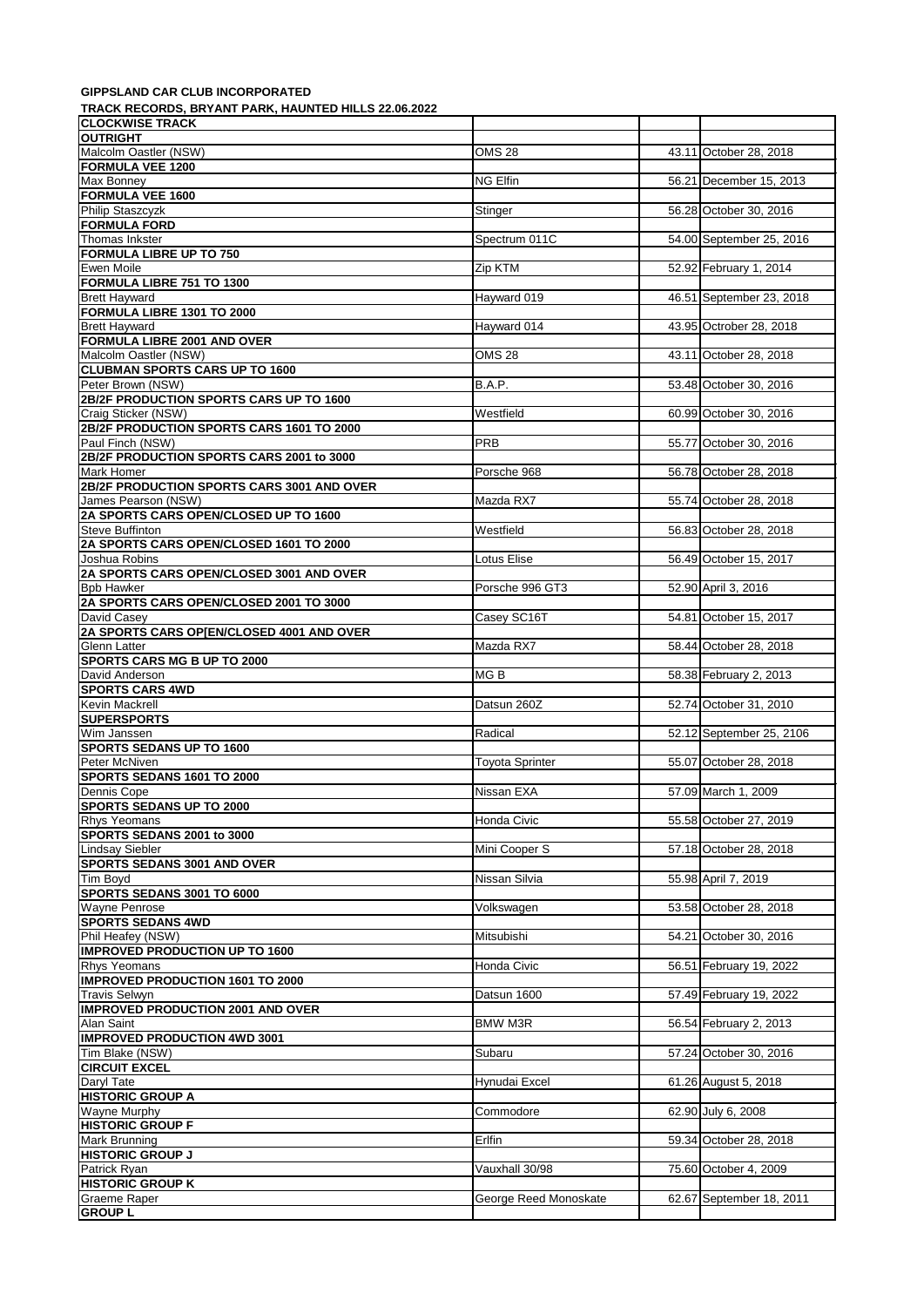| Derek McLaughlan                                                                                                                                                                                                                                                                                                                                                                                                                                                                                                                                                                                                                                                                                                                                                                                                                                                                                                                                                                                                                                                                                          | Mallock U2           | 62.53 October 2, 2010    |
|-----------------------------------------------------------------------------------------------------------------------------------------------------------------------------------------------------------------------------------------------------------------------------------------------------------------------------------------------------------------------------------------------------------------------------------------------------------------------------------------------------------------------------------------------------------------------------------------------------------------------------------------------------------------------------------------------------------------------------------------------------------------------------------------------------------------------------------------------------------------------------------------------------------------------------------------------------------------------------------------------------------------------------------------------------------------------------------------------------------|----------------------|--------------------------|
| <b>GROUP M</b>                                                                                                                                                                                                                                                                                                                                                                                                                                                                                                                                                                                                                                                                                                                                                                                                                                                                                                                                                                                                                                                                                            |                      |                          |
| Tony Burrage                                                                                                                                                                                                                                                                                                                                                                                                                                                                                                                                                                                                                                                                                                                                                                                                                                                                                                                                                                                                                                                                                              | Renmax 23B           | 64.70 October 4, 2009    |
| <b>HISTORIC GROUP N UP TO 2000</b><br>Steven Weymouth-Wilson                                                                                                                                                                                                                                                                                                                                                                                                                                                                                                                                                                                                                                                                                                                                                                                                                                                                                                                                                                                                                                              | Morris Cooper S      | 58.48 February 19, 2022  |
| <b>HISTORIC GROUP N 2001 AND OVER</b>                                                                                                                                                                                                                                                                                                                                                                                                                                                                                                                                                                                                                                                                                                                                                                                                                                                                                                                                                                                                                                                                     |                      |                          |
| Larry Kogge                                                                                                                                                                                                                                                                                                                                                                                                                                                                                                                                                                                                                                                                                                                                                                                                                                                                                                                                                                                                                                                                                               | Torana XU1           | 57.78 December 7, 2019   |
| <b>HISTORIC GROUP O</b>                                                                                                                                                                                                                                                                                                                                                                                                                                                                                                                                                                                                                                                                                                                                                                                                                                                                                                                                                                                                                                                                                   |                      |                          |
| Mike Devine                                                                                                                                                                                                                                                                                                                                                                                                                                                                                                                                                                                                                                                                                                                                                                                                                                                                                                                                                                                                                                                                                               | Lotus S2 Super Seven | 61.58 October 4, 2009    |
| <b>HISTORIC GROUP P, Q &amp; R</b>                                                                                                                                                                                                                                                                                                                                                                                                                                                                                                                                                                                                                                                                                                                                                                                                                                                                                                                                                                                                                                                                        |                      |                          |
| Derek McLaughlan<br><b>HISTORIC GROUP Sa</b>                                                                                                                                                                                                                                                                                                                                                                                                                                                                                                                                                                                                                                                                                                                                                                                                                                                                                                                                                                                                                                                              | Mallock Mk 14/25     | 55.35 January 28, 2012   |
| Geoff Kelly                                                                                                                                                                                                                                                                                                                                                                                                                                                                                                                                                                                                                                                                                                                                                                                                                                                                                                                                                                                                                                                                                               | Triumph TR2          | 65.53 October 2, 2010    |
| <b>HISTORIC GROUP Sb</b>                                                                                                                                                                                                                                                                                                                                                                                                                                                                                                                                                                                                                                                                                                                                                                                                                                                                                                                                                                                                                                                                                  |                      |                          |
| <b>Graham Dows</b>                                                                                                                                                                                                                                                                                                                                                                                                                                                                                                                                                                                                                                                                                                                                                                                                                                                                                                                                                                                                                                                                                        | <b>MG Midget</b>     | 63.08 October 4, 2009    |
| <b>HISTORIC GROUP Sc</b>                                                                                                                                                                                                                                                                                                                                                                                                                                                                                                                                                                                                                                                                                                                                                                                                                                                                                                                                                                                                                                                                                  |                      |                          |
| Ross Jackson                                                                                                                                                                                                                                                                                                                                                                                                                                                                                                                                                                                                                                                                                                                                                                                                                                                                                                                                                                                                                                                                                              | De Tomaso Pantera    | 62.26 September 18, 2011 |
| <b>HISTORIC GROUP V</b>                                                                                                                                                                                                                                                                                                                                                                                                                                                                                                                                                                                                                                                                                                                                                                                                                                                                                                                                                                                                                                                                                   |                      |                          |
| <b>Grant Kelly</b>                                                                                                                                                                                                                                                                                                                                                                                                                                                                                                                                                                                                                                                                                                                                                                                                                                                                                                                                                                                                                                                                                        | Stag                 | 64.45 September 18, 2011 |
| <b>AUSTIN 7 RACING</b><br><b>Trevor Cole</b>                                                                                                                                                                                                                                                                                                                                                                                                                                                                                                                                                                                                                                                                                                                                                                                                                                                                                                                                                                                                                                                              |                      |                          |
| HISTORIC AIR COOLED - ALL CAPACITIES                                                                                                                                                                                                                                                                                                                                                                                                                                                                                                                                                                                                                                                                                                                                                                                                                                                                                                                                                                                                                                                                      | Austin 7             | 71.56 September 18, 2011 |
| <b>Karl Malins</b>                                                                                                                                                                                                                                                                                                                                                                                                                                                                                                                                                                                                                                                                                                                                                                                                                                                                                                                                                                                                                                                                                        | Cyclo                | 60.37 February 1, 2014   |
| <b>HQ HOLDEN</b>                                                                                                                                                                                                                                                                                                                                                                                                                                                                                                                                                                                                                                                                                                                                                                                                                                                                                                                                                                                                                                                                                          |                      |                          |
| Ken Wright                                                                                                                                                                                                                                                                                                                                                                                                                                                                                                                                                                                                                                                                                                                                                                                                                                                                                                                                                                                                                                                                                                | HQ Holden            | 61.97 June 19, 2011      |
| PERFORMANCE/EVO 4WD                                                                                                                                                                                                                                                                                                                                                                                                                                                                                                                                                                                                                                                                                                                                                                                                                                                                                                                                                                                                                                                                                       |                      |                          |
| Kevin Mackrell                                                                                                                                                                                                                                                                                                                                                                                                                                                                                                                                                                                                                                                                                                                                                                                                                                                                                                                                                                                                                                                                                            | Datsun               | 54.98 November 2, 2008   |
| <b>SALOON CARS</b>                                                                                                                                                                                                                                                                                                                                                                                                                                                                                                                                                                                                                                                                                                                                                                                                                                                                                                                                                                                                                                                                                        |                      |                          |
| <b>Larry Merifield</b><br><b>ELECTRIC</b>                                                                                                                                                                                                                                                                                                                                                                                                                                                                                                                                                                                                                                                                                                                                                                                                                                                                                                                                                                                                                                                                 | Commodore            | 60.71 December 6, 2008   |
| Phil Pratt (ACT)                                                                                                                                                                                                                                                                                                                                                                                                                                                                                                                                                                                                                                                                                                                                                                                                                                                                                                                                                                                                                                                                                          | Hooper               | 56.84 October 28, 2018   |
| <b>TIME ATTACK</b>                                                                                                                                                                                                                                                                                                                                                                                                                                                                                                                                                                                                                                                                                                                                                                                                                                                                                                                                                                                                                                                                                        |                      |                          |
| Mirko Grbic                                                                                                                                                                                                                                                                                                                                                                                                                                                                                                                                                                                                                                                                                                                                                                                                                                                                                                                                                                                                                                                                                               | Mitsubishi           | 52.57 February 19, 2022  |
|                                                                                                                                                                                                                                                                                                                                                                                                                                                                                                                                                                                                                                                                                                                                                                                                                                                                                                                                                                                                                                                                                                           |                      |                          |
|                                                                                                                                                                                                                                                                                                                                                                                                                                                                                                                                                                                                                                                                                                                                                                                                                                                                                                                                                                                                                                                                                                           |                      |                          |
| <b>CLOCKWISE FIGURE 8 TRACK</b>                                                                                                                                                                                                                                                                                                                                                                                                                                                                                                                                                                                                                                                                                                                                                                                                                                                                                                                                                                                                                                                                           |                      |                          |
| <b>OUTRIGHT</b>                                                                                                                                                                                                                                                                                                                                                                                                                                                                                                                                                                                                                                                                                                                                                                                                                                                                                                                                                                                                                                                                                           |                      |                          |
| <b>Brett Hayward</b>                                                                                                                                                                                                                                                                                                                                                                                                                                                                                                                                                                                                                                                                                                                                                                                                                                                                                                                                                                                                                                                                                      | Hayward 09           | 50.46 July 3, 2011       |
|                                                                                                                                                                                                                                                                                                                                                                                                                                                                                                                                                                                                                                                                                                                                                                                                                                                                                                                                                                                                                                                                                                           |                      |                          |
|                                                                                                                                                                                                                                                                                                                                                                                                                                                                                                                                                                                                                                                                                                                                                                                                                                                                                                                                                                                                                                                                                                           |                      |                          |
|                                                                                                                                                                                                                                                                                                                                                                                                                                                                                                                                                                                                                                                                                                                                                                                                                                                                                                                                                                                                                                                                                                           | <b>NG Elfin</b>      | 62.50 April 6, 2014      |
|                                                                                                                                                                                                                                                                                                                                                                                                                                                                                                                                                                                                                                                                                                                                                                                                                                                                                                                                                                                                                                                                                                           | Irwin                | 64.51 November 1, 2009   |
|                                                                                                                                                                                                                                                                                                                                                                                                                                                                                                                                                                                                                                                                                                                                                                                                                                                                                                                                                                                                                                                                                                           |                      |                          |
|                                                                                                                                                                                                                                                                                                                                                                                                                                                                                                                                                                                                                                                                                                                                                                                                                                                                                                                                                                                                                                                                                                           | Spectrum             | 59.50 November 1, 2009   |
|                                                                                                                                                                                                                                                                                                                                                                                                                                                                                                                                                                                                                                                                                                                                                                                                                                                                                                                                                                                                                                                                                                           |                      |                          |
|                                                                                                                                                                                                                                                                                                                                                                                                                                                                                                                                                                                                                                                                                                                                                                                                                                                                                                                                                                                                                                                                                                           | Trojan               | 58.33 August 23, 2009    |
|                                                                                                                                                                                                                                                                                                                                                                                                                                                                                                                                                                                                                                                                                                                                                                                                                                                                                                                                                                                                                                                                                                           |                      |                          |
|                                                                                                                                                                                                                                                                                                                                                                                                                                                                                                                                                                                                                                                                                                                                                                                                                                                                                                                                                                                                                                                                                                           | Dallara Hayabusa     | 52.62 April 24, 2022     |
|                                                                                                                                                                                                                                                                                                                                                                                                                                                                                                                                                                                                                                                                                                                                                                                                                                                                                                                                                                                                                                                                                                           |                      |                          |
|                                                                                                                                                                                                                                                                                                                                                                                                                                                                                                                                                                                                                                                                                                                                                                                                                                                                                                                                                                                                                                                                                                           | Hayward 09           | 50.46 July 3, 2011       |
|                                                                                                                                                                                                                                                                                                                                                                                                                                                                                                                                                                                                                                                                                                                                                                                                                                                                                                                                                                                                                                                                                                           | Gould GR55B          | 52.93 November 1, 2009   |
|                                                                                                                                                                                                                                                                                                                                                                                                                                                                                                                                                                                                                                                                                                                                                                                                                                                                                                                                                                                                                                                                                                           |                      |                          |
|                                                                                                                                                                                                                                                                                                                                                                                                                                                                                                                                                                                                                                                                                                                                                                                                                                                                                                                                                                                                                                                                                                           | PRB <sub>7</sub>     | 64.51 November 1, 2009   |
|                                                                                                                                                                                                                                                                                                                                                                                                                                                                                                                                                                                                                                                                                                                                                                                                                                                                                                                                                                                                                                                                                                           |                      |                          |
|                                                                                                                                                                                                                                                                                                                                                                                                                                                                                                                                                                                                                                                                                                                                                                                                                                                                                                                                                                                                                                                                                                           | Porsche 996 GT3RS    | 62.09 April 24, 2022     |
|                                                                                                                                                                                                                                                                                                                                                                                                                                                                                                                                                                                                                                                                                                                                                                                                                                                                                                                                                                                                                                                                                                           |                      |                          |
|                                                                                                                                                                                                                                                                                                                                                                                                                                                                                                                                                                                                                                                                                                                                                                                                                                                                                                                                                                                                                                                                                                           | Westfield            | 61.50 April 24, 2022     |
|                                                                                                                                                                                                                                                                                                                                                                                                                                                                                                                                                                                                                                                                                                                                                                                                                                                                                                                                                                                                                                                                                                           |                      |                          |
|                                                                                                                                                                                                                                                                                                                                                                                                                                                                                                                                                                                                                                                                                                                                                                                                                                                                                                                                                                                                                                                                                                           | <b>GEK</b>           | 55.85 November 1, 2009   |
|                                                                                                                                                                                                                                                                                                                                                                                                                                                                                                                                                                                                                                                                                                                                                                                                                                                                                                                                                                                                                                                                                                           | Honda S2000          | 61.22 August 18, 2013    |
|                                                                                                                                                                                                                                                                                                                                                                                                                                                                                                                                                                                                                                                                                                                                                                                                                                                                                                                                                                                                                                                                                                           |                      |                          |
|                                                                                                                                                                                                                                                                                                                                                                                                                                                                                                                                                                                                                                                                                                                                                                                                                                                                                                                                                                                                                                                                                                           | Casey SC16T          | 60.58 August 16, 2015    |
|                                                                                                                                                                                                                                                                                                                                                                                                                                                                                                                                                                                                                                                                                                                                                                                                                                                                                                                                                                                                                                                                                                           |                      |                          |
|                                                                                                                                                                                                                                                                                                                                                                                                                                                                                                                                                                                                                                                                                                                                                                                                                                                                                                                                                                                                                                                                                                           | Porsche 996 GT3      | 57.97 April 3, 2016      |
|                                                                                                                                                                                                                                                                                                                                                                                                                                                                                                                                                                                                                                                                                                                                                                                                                                                                                                                                                                                                                                                                                                           |                      |                          |
|                                                                                                                                                                                                                                                                                                                                                                                                                                                                                                                                                                                                                                                                                                                                                                                                                                                                                                                                                                                                                                                                                                           | Oscar SK90           | 59.20 November 1, 2009   |
|                                                                                                                                                                                                                                                                                                                                                                                                                                                                                                                                                                                                                                                                                                                                                                                                                                                                                                                                                                                                                                                                                                           |                      |                          |
|                                                                                                                                                                                                                                                                                                                                                                                                                                                                                                                                                                                                                                                                                                                                                                                                                                                                                                                                                                                                                                                                                                           | Datsun               | 58.35 July 22, 2012      |
|                                                                                                                                                                                                                                                                                                                                                                                                                                                                                                                                                                                                                                                                                                                                                                                                                                                                                                                                                                                                                                                                                                           | Radical              |                          |
|                                                                                                                                                                                                                                                                                                                                                                                                                                                                                                                                                                                                                                                                                                                                                                                                                                                                                                                                                                                                                                                                                                           |                      | 58.63 September 24, 2017 |
|                                                                                                                                                                                                                                                                                                                                                                                                                                                                                                                                                                                                                                                                                                                                                                                                                                                                                                                                                                                                                                                                                                           | Honda Civic          | 61.98 March 14, 2021     |
|                                                                                                                                                                                                                                                                                                                                                                                                                                                                                                                                                                                                                                                                                                                                                                                                                                                                                                                                                                                                                                                                                                           |                      |                          |
|                                                                                                                                                                                                                                                                                                                                                                                                                                                                                                                                                                                                                                                                                                                                                                                                                                                                                                                                                                                                                                                                                                           | Nissan EXA           | 60.58 November 1, 2009   |
| FORMULA VEE 1200<br><b>Max Bonney</b><br><b>FORMULA VEE 1600</b><br>Michael Kirsch<br><b>FORMULA FORD</b><br><b>Bruin Beasley</b><br><b>FORMULA LIBRE UP TO 750</b><br><b>Phil Pratt</b><br>FORMULA LIBRE 751 TO 1300<br>David Mahon (SA)<br>FORMULA LIBRE 1301 TO 2000<br><b>Brett Hayward</b><br><b>FORMULA LIBRE 2001 AND OVER</b><br><b>Andrew Howell</b><br><b>MARQUE SPORTS CARS UP TO 2000</b><br>Paul Masterson (QLD)<br>PRODUCTION SPORTS CARS 2B/2F 3001 AND OVER<br>Hugh Feggans<br><b>CLUBMAN SPORTS CARS UP TO 1600</b><br><b>Steven Buffinton</b><br>SPORTS CARS OPEN/CLOSED UP TO 1600<br><b>Bill Norman (NSW)</b><br>SPORTS CARS OPEN/CLOSED 1601 TO 2000<br>Peter McNiven<br>SPORTS CARS OPEN/CLOSED 2001 TO 3000<br>David Casey<br><b>SPORTS CARS OPEN/CLOSED 3001 AND OVER</b><br><b>Bob Hawker</b><br><b>PROTOTYPE SPORTS</b><br>Peter Brunnthaler<br><b>SPORTS CARS 4WD</b><br>Kevin Mackrell<br><b>SUPERSPORTS</b><br>Wim Janssen<br><b>SPORTS SEDANS UP TO 1600</b><br>Rhys Yeomans<br>SPORTS SEDANS 1601 TO 2000<br>Dennis Cope<br><b>SPORTS SEDANS 2001 AND OVER</b><br>Tim Boyd | Mazda RX7            | 60.92 February 16, 2019  |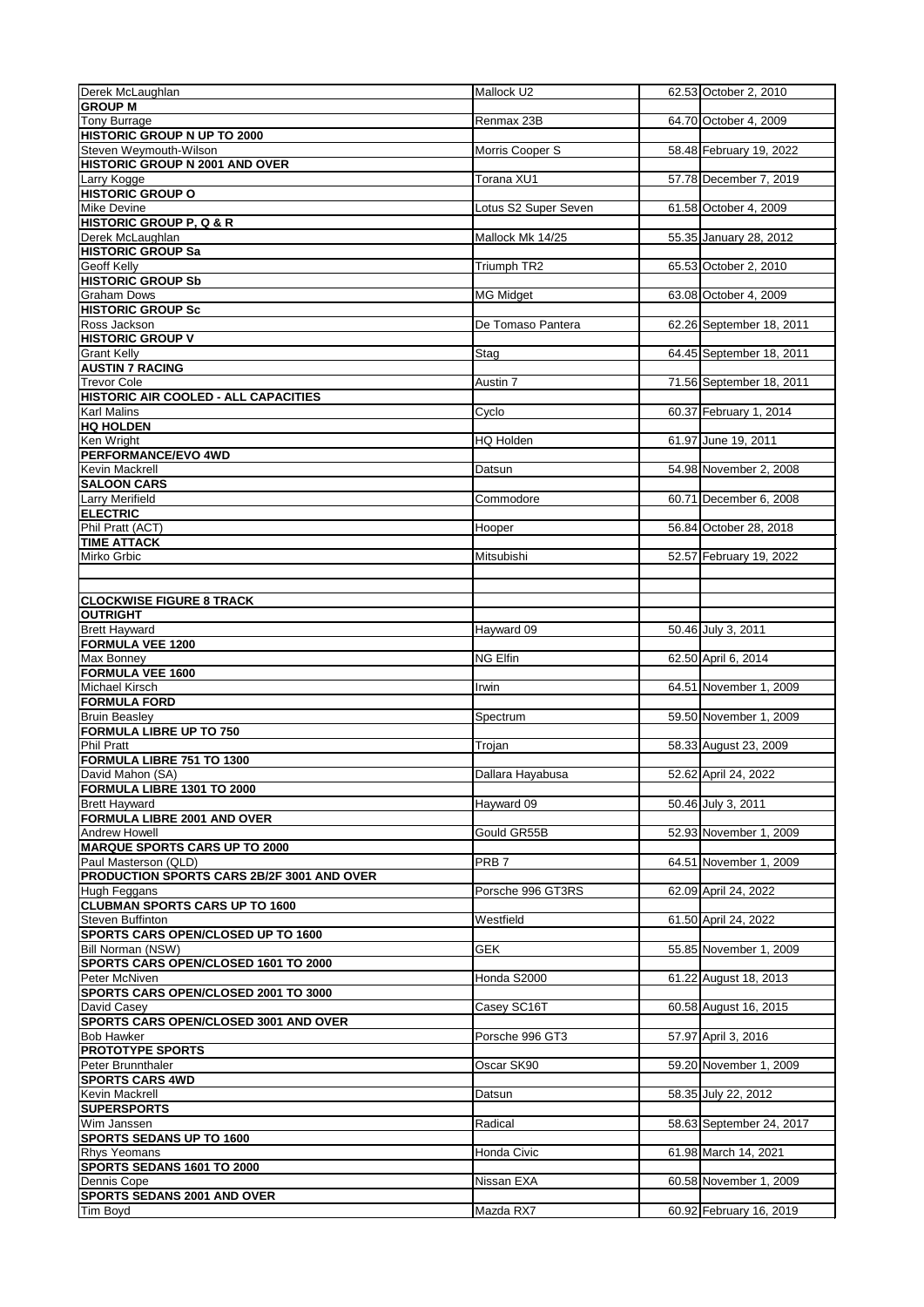| <b>SPORTS SEDANS 4WD</b>                                                                                                                                                                                                                                                                                                                                                                                                                                                                                                                                                                                                                                                                                                   |                            |                          |
|----------------------------------------------------------------------------------------------------------------------------------------------------------------------------------------------------------------------------------------------------------------------------------------------------------------------------------------------------------------------------------------------------------------------------------------------------------------------------------------------------------------------------------------------------------------------------------------------------------------------------------------------------------------------------------------------------------------------------|----------------------------|--------------------------|
| Mirko Grbic                                                                                                                                                                                                                                                                                                                                                                                                                                                                                                                                                                                                                                                                                                                | Lancer Evo 7               | 59.84 February 16, 2019  |
| <b>IMPROVED PRODUCTION UP TO 1600</b><br><b>Rhys Howell</b>                                                                                                                                                                                                                                                                                                                                                                                                                                                                                                                                                                                                                                                                |                            |                          |
| <b>IMPROVED PRODUCTION 1601 TO 2000</b>                                                                                                                                                                                                                                                                                                                                                                                                                                                                                                                                                                                                                                                                                    | Honda Civic                | 62.84 November 1, 2009   |
| Mark Baldwin                                                                                                                                                                                                                                                                                                                                                                                                                                                                                                                                                                                                                                                                                                               | Honda Civic                | 63.12 February 17, 2019  |
| <b>IMPROVED PRODUCTION 2001 TO 3000</b>                                                                                                                                                                                                                                                                                                                                                                                                                                                                                                                                                                                                                                                                                    |                            |                          |
| Alan Saint                                                                                                                                                                                                                                                                                                                                                                                                                                                                                                                                                                                                                                                                                                                 | BMW M3                     | 64.19 July 3, 2011       |
| <b>IMPROVED PRODUCTION 3001 AND OVER</b>                                                                                                                                                                                                                                                                                                                                                                                                                                                                                                                                                                                                                                                                                   |                            |                          |
| Chris Brooksby<br><b>IMPROVED PRODUCTION 4WD</b>                                                                                                                                                                                                                                                                                                                                                                                                                                                                                                                                                                                                                                                                           | Ford Falcon                | 63.15 February 16, 2019  |
| Pun Hy                                                                                                                                                                                                                                                                                                                                                                                                                                                                                                                                                                                                                                                                                                                     | Volkswagen Golf            | 66.51 April 24, 2022     |
| <b>HISTORIC GROUP N UP TO 2000</b>                                                                                                                                                                                                                                                                                                                                                                                                                                                                                                                                                                                                                                                                                         |                            |                          |
| Luke Paterson                                                                                                                                                                                                                                                                                                                                                                                                                                                                                                                                                                                                                                                                                                              | Morris                     | 65.41 April 24, 2022     |
| <b>HISTORIC GROUP L(b)</b>                                                                                                                                                                                                                                                                                                                                                                                                                                                                                                                                                                                                                                                                                                 |                            |                          |
| Steve Hill                                                                                                                                                                                                                                                                                                                                                                                                                                                                                                                                                                                                                                                                                                                 | <b>DL Vanguard Special</b> | 91.47 August 16, 2015    |
| HISTORIC GROUP N 2001 AND OVER                                                                                                                                                                                                                                                                                                                                                                                                                                                                                                                                                                                                                                                                                             |                            |                          |
| Scott Slater<br><b>HISTORIC P, Q &amp; R</b>                                                                                                                                                                                                                                                                                                                                                                                                                                                                                                                                                                                                                                                                               | Torana XU1                 | 63.83 November 1, 2009   |
| Derek McLaughlan                                                                                                                                                                                                                                                                                                                                                                                                                                                                                                                                                                                                                                                                                                           | Mallock Mk 14/25           | 61.36 September 18, 2011 |
| <b>HISTORIC AIR COOLED</b>                                                                                                                                                                                                                                                                                                                                                                                                                                                                                                                                                                                                                                                                                                 |                            |                          |
| <b>Karl Malins</b>                                                                                                                                                                                                                                                                                                                                                                                                                                                                                                                                                                                                                                                                                                         | Cyclo                      | 69.69 April 6, 2014      |
| <b>HISTORIC GROUP S(b)</b>                                                                                                                                                                                                                                                                                                                                                                                                                                                                                                                                                                                                                                                                                                 |                            |                          |
| Steve Purdy (NSW)                                                                                                                                                                                                                                                                                                                                                                                                                                                                                                                                                                                                                                                                                                          | <b>MG Midget</b>           | 67.42 November 1, 2009   |
| <b>HISTORIC S(c)</b>                                                                                                                                                                                                                                                                                                                                                                                                                                                                                                                                                                                                                                                                                                       |                            |                          |
| Peter Hall SA)                                                                                                                                                                                                                                                                                                                                                                                                                                                                                                                                                                                                                                                                                                             | Datsun 260Z                | 63.15 November 1, 2009   |
| <b>GROUP V</b><br><b>Grant Kelly</b>                                                                                                                                                                                                                                                                                                                                                                                                                                                                                                                                                                                                                                                                                       |                            | 71.20 September 18, 2011 |
| <b>HQ HOLDEN</b>                                                                                                                                                                                                                                                                                                                                                                                                                                                                                                                                                                                                                                                                                                           | Stag                       |                          |
| Ken Wright                                                                                                                                                                                                                                                                                                                                                                                                                                                                                                                                                                                                                                                                                                                 | <b>HQ Holden</b>           | 68.02 July 17, 2011      |
| <b>SALOON CARS</b>                                                                                                                                                                                                                                                                                                                                                                                                                                                                                                                                                                                                                                                                                                         |                            |                          |
| <b>Wayne Bates</b>                                                                                                                                                                                                                                                                                                                                                                                                                                                                                                                                                                                                                                                                                                         | Falcon                     | 67.54 April 1, 2012      |
| <b>MODIFIED 4 WHEEL DRIVE UNDER 5000</b>                                                                                                                                                                                                                                                                                                                                                                                                                                                                                                                                                                                                                                                                                   |                            |                          |
| Stuart Inwood (NSW)                                                                                                                                                                                                                                                                                                                                                                                                                                                                                                                                                                                                                                                                                                        | Nissan GTR                 | 59.65 November 1, 2009   |
| MODIFIED 4 WHEEL DRIVE 5001 AND OVER                                                                                                                                                                                                                                                                                                                                                                                                                                                                                                                                                                                                                                                                                       |                            |                          |
| Kevin Mackrell<br><b>CIRCUIT EXCEL</b>                                                                                                                                                                                                                                                                                                                                                                                                                                                                                                                                                                                                                                                                                     | Datsun                     | 60.70 November 1, 2009   |
| Daryl Tate                                                                                                                                                                                                                                                                                                                                                                                                                                                                                                                                                                                                                                                                                                                 | Hyundai Excel              | 67.81 June 24, 2018      |
| <b>TIME ATTACK</b>                                                                                                                                                                                                                                                                                                                                                                                                                                                                                                                                                                                                                                                                                                         |                            |                          |
| <b>Brenton Byfield</b>                                                                                                                                                                                                                                                                                                                                                                                                                                                                                                                                                                                                                                                                                                     | Subaru WRX                 | 64.54 April 24, 2022     |
|                                                                                                                                                                                                                                                                                                                                                                                                                                                                                                                                                                                                                                                                                                                            |                            |                          |
|                                                                                                                                                                                                                                                                                                                                                                                                                                                                                                                                                                                                                                                                                                                            |                            |                          |
|                                                                                                                                                                                                                                                                                                                                                                                                                                                                                                                                                                                                                                                                                                                            |                            |                          |
|                                                                                                                                                                                                                                                                                                                                                                                                                                                                                                                                                                                                                                                                                                                            |                            |                          |
|                                                                                                                                                                                                                                                                                                                                                                                                                                                                                                                                                                                                                                                                                                                            |                            |                          |
|                                                                                                                                                                                                                                                                                                                                                                                                                                                                                                                                                                                                                                                                                                                            | Hayward 09                 | 32.22 August 14, 2011    |
| <b>CLOCKWISE SHORT TRACK</b><br><b>OUTRIGHT</b><br><b>Brett Hayward</b><br>FORMULA VEE 1200                                                                                                                                                                                                                                                                                                                                                                                                                                                                                                                                                                                                                                |                            |                          |
|                                                                                                                                                                                                                                                                                                                                                                                                                                                                                                                                                                                                                                                                                                                            | <b>NG Elfin</b>            | 38.82 December 5, 2015   |
|                                                                                                                                                                                                                                                                                                                                                                                                                                                                                                                                                                                                                                                                                                                            | Jacer                      | 38.17 December 4, 2010   |
| Max Bonney<br><b>FORMULA VEE 1600</b><br><b>Matt Stubbs</b><br><b>FORMULA FORD 1600</b>                                                                                                                                                                                                                                                                                                                                                                                                                                                                                                                                                                                                                                    |                            |                          |
|                                                                                                                                                                                                                                                                                                                                                                                                                                                                                                                                                                                                                                                                                                                            | Spectrum 010               | 37.38 December 5, 2009   |
|                                                                                                                                                                                                                                                                                                                                                                                                                                                                                                                                                                                                                                                                                                                            |                            |                          |
|                                                                                                                                                                                                                                                                                                                                                                                                                                                                                                                                                                                                                                                                                                                            | Zip KTM                    | 36.72 December 5, 2009   |
|                                                                                                                                                                                                                                                                                                                                                                                                                                                                                                                                                                                                                                                                                                                            |                            |                          |
|                                                                                                                                                                                                                                                                                                                                                                                                                                                                                                                                                                                                                                                                                                                            | Martin - a16               | 33.51 December 3, 2016   |
|                                                                                                                                                                                                                                                                                                                                                                                                                                                                                                                                                                                                                                                                                                                            | Hayward 09                 | 32.22 August 14, 2011    |
|                                                                                                                                                                                                                                                                                                                                                                                                                                                                                                                                                                                                                                                                                                                            |                            |                          |
|                                                                                                                                                                                                                                                                                                                                                                                                                                                                                                                                                                                                                                                                                                                            | SYGA-CGA                   | 37.89 July 16, 2017      |
|                                                                                                                                                                                                                                                                                                                                                                                                                                                                                                                                                                                                                                                                                                                            |                            |                          |
|                                                                                                                                                                                                                                                                                                                                                                                                                                                                                                                                                                                                                                                                                                                            | Porsche 968SC              | 40.15 December 5, 2015   |
|                                                                                                                                                                                                                                                                                                                                                                                                                                                                                                                                                                                                                                                                                                                            |                            |                          |
|                                                                                                                                                                                                                                                                                                                                                                                                                                                                                                                                                                                                                                                                                                                            | <b>Dalrick</b>             | 38.89 June 8, 2014       |
|                                                                                                                                                                                                                                                                                                                                                                                                                                                                                                                                                                                                                                                                                                                            |                            |                          |
|                                                                                                                                                                                                                                                                                                                                                                                                                                                                                                                                                                                                                                                                                                                            | Westfield                  | 40.06 December 7, 2013   |
|                                                                                                                                                                                                                                                                                                                                                                                                                                                                                                                                                                                                                                                                                                                            | Porsche 996 GT3            | 36.70 April 3, 2016      |
|                                                                                                                                                                                                                                                                                                                                                                                                                                                                                                                                                                                                                                                                                                                            |                            |                          |
|                                                                                                                                                                                                                                                                                                                                                                                                                                                                                                                                                                                                                                                                                                                            | Datsun 260Z                |                          |
|                                                                                                                                                                                                                                                                                                                                                                                                                                                                                                                                                                                                                                                                                                                            |                            | 36.56 August 14, 2011    |
|                                                                                                                                                                                                                                                                                                                                                                                                                                                                                                                                                                                                                                                                                                                            |                            |                          |
|                                                                                                                                                                                                                                                                                                                                                                                                                                                                                                                                                                                                                                                                                                                            | Radical                    | 36.41 July 16, 2017      |
|                                                                                                                                                                                                                                                                                                                                                                                                                                                                                                                                                                                                                                                                                                                            |                            |                          |
|                                                                                                                                                                                                                                                                                                                                                                                                                                                                                                                                                                                                                                                                                                                            | Toyota Corolla             | 39.01 December 5, 2015   |
|                                                                                                                                                                                                                                                                                                                                                                                                                                                                                                                                                                                                                                                                                                                            | Nissan EXA                 | 39.51 December 5, 2009   |
| <b>Mark Samson</b><br><b>FORMULA LIBRE UP TO 750</b><br>Ewen Moile<br>FORMULA LIBRE 751 TO 1300<br><b>Gary Martin</b><br>FORMULA LIBRE 1301 TO 2000<br><b>Brett Hayward</b><br><b>FORMULA LIBRE 2001 AND OVER</b><br><b>Fred Galli</b><br><b>MARQUE SPORTS CARS 2001 AND OVER</b><br>Mark Homer<br>SPORTS CARS (CLUBMAN) UP TO 1600<br>Dale Hocking<br><b>SPORTS CARS OPEN/CLOSED UP TO 2000</b><br>David Thirlwall<br><b>SPORTS CARS OPEN/CLOSED 2001 AND OVER</b><br><b>Bob Hawker</b><br><b>SPORTS CARS 4WD</b><br>Kevin Mackrell<br><b>ISUPERSPORTS</b><br>Wim Janssen<br>SPORTS SEDANS UP TO 1600<br>Juim McNiven<br>SPORTS SEDANS 1601 TO 2000<br>Dennis Cope<br><b>SPORTS SEDANS 2001 AND OVER</b><br>Simon Dalvean | Escort                     | 39.87 December 5, 2009   |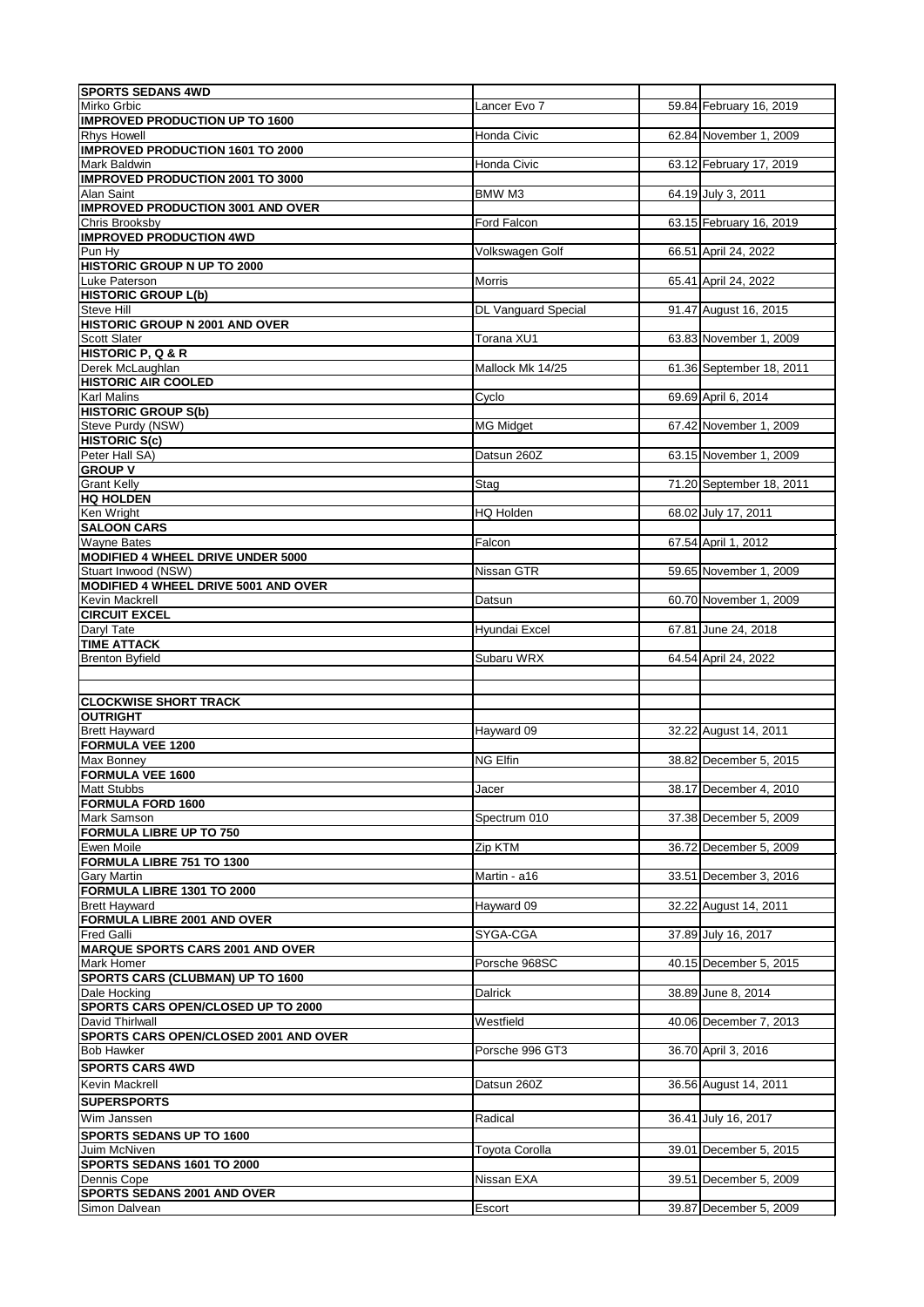| <b>SPORTS SEDANS 4WD</b>                                       |                          |                          |
|----------------------------------------------------------------|--------------------------|--------------------------|
| Danny Traverso                                                 | Lancer Evo               | 38.03 August 14, 2011    |
| <b>IMPROVED PRODUCTION UP TO 1600</b><br>Wim Janssen           |                          | 40.88 August 14, 2011    |
| <b>IMPROVED PRODUCTION 1601 TO 2000</b>                        | Hyundai Excel            |                          |
| <b>Terry Selwyn</b>                                            | Datsun 1600              | 38.52 December 4, 2010   |
| <b>IMPROVED PRODUCTION 2001 AND OVER</b>                       |                          |                          |
| <b>Terry Selwyn</b>                                            | Datsun 1600              | 39.56 December 7, 2013   |
| <b>HISTORIC GROUP N UP TO 2000</b><br>Steve Schmidt            | Morris Cooper S          | 43.34 September 24, 2017 |
| <b>HISTORIC GROUP N 2001 AND OVER</b>                          |                          |                          |
| Larry Kogge                                                    | Torana XU1               | 41.15 December 5, 2015   |
| <b>HISTORIC AIR COOLED - ALL CAPACITIES</b>                    |                          |                          |
| Mark Atkinson                                                  | Falkenberg               | 41.51 July 16, 2017      |
| <b>AUSTIN 7</b>                                                |                          |                          |
| <b>Trevor Cole</b><br><b>HISTORIC GROUP F</b>                  | Austin 7                 | 52.14 October 2, 2010    |
| Steve Hill                                                     | Hawke                    | 41.30 December 5, 2015   |
| Group J                                                        |                          |                          |
| Patrick Ryan                                                   | Vauxhall 30/98           | 53.62 October 2, 2010    |
| <b>Group K</b>                                                 |                          |                          |
| <b>Phillip Gray</b>                                            | Ford V8 Special          | 48.36 October 2, 2010    |
| <b>GROUP L</b><br>Derek McLaughlan                             | Mallock U2               | 43.97 October 2, 2010    |
| <b>GROUP O</b>                                                 |                          |                          |
| <b>Bill Hemming</b>                                            | Elfin 300                | 45.16 October 2, 2010    |
| <b>GROUP Q</b>                                                 |                          |                          |
| Steve Hill                                                     | Cheetah MkIV             | 40.47 December 3, 2016   |
| <b>GROUP S(a)</b>                                              |                          |                          |
| Geoff Kelly                                                    | Triumph TR2              | 46.09 October 2, 2010    |
| <b>GROUP S(b)</b><br>Jane Vollebregt                           | MG <sub>B</sub>          | 48.75 October 2, 2010    |
| <b>HQ HOLDEN</b>                                               |                          |                          |
| Ken Wright                                                     | HQ Holden                | 42.16 August 14, 2011    |
| <b>SALOON CARS</b>                                             |                          |                          |
| <b>Wayne Bates</b>                                             | Falcon                   | 41.30 December 3, 2016   |
|                                                                |                          |                          |
| <b>CLOCKWISE FIGURE 8 DOUBLE LOOP TRACK</b><br><b>OUTRIGHT</b> |                          |                          |
| Patrick Malanaphy                                              | Yacar Cross K8           | 77.29 November 7, 2021   |
| <b>FORMULA VEE</b>                                             |                          |                          |
| Ian McDonald                                                   | Allman                   | 91.48 June 16, 2019      |
| <b>FORMULA FORD</b>                                            |                          |                          |
| Mark Samson                                                    | Spectrum 011b            | 80.96 November 7, 2021   |
| <b>FORMULA LIBRE UP TO 1300</b><br>Patrick Malanaphy           | Yacar Cross K8           | 77.29 November 7, 2021   |
| FORMULA LIBRE 1301 TO 2000                                     |                          |                          |
| Wim Janssen                                                    | Wimp 003                 | 77.79 November 7, 2021   |
| <b>FORMULA LIBRE 2001 AND OVER</b>                             |                          |                          |
| <b>Fred Galli</b>                                              | <b>SYGA CGA</b>          | 78.78 June 16, 2019      |
| <b>CLUBMAN SPORTS CARS UP TO 1600</b>                          |                          |                          |
| Steven Buffinton<br>SPORTS CARS OPEN/CLOSED UP TO 2000         | <b>Westfield Clubman</b> | 84.31 November 7, 2021   |
| Sei Vella                                                      | Mazda MX5                | 89.19 November 7, 2021   |
| SPORTS CARS OPEN/CLOSED 2001 AND OVER                          |                          |                          |
| <b>Glenn Later</b>                                             | Mazda RX-7               | 86.50 November 7, 2021   |
| <b>SPORTS SEDANS UP TO 2000</b>                                |                          |                          |
| Jim McNiven                                                    | Toyota Corolla           | 88.53 November 7, 2021   |
| <b>SPORTS SEDANS 2001 AND OVER</b>                             |                          |                          |
| Tim Boyd<br><b>SPORTS SEDANS 4WD</b>                           | Mazda RX7                | 84.79 June 16, 2019      |
| Daniel Leitner                                                 | Subaru WRX               | 86.04 June 16, 2019      |
| <b>IMPROVED PRODUCTION UP TO 2000</b>                          |                          |                          |
| <b>Rhys Yeomans</b>                                            | Honda Civic              | 86.36 November 7, 2021   |
| <b>IMPROVED PRODUCTION 2001 AND OVER</b>                       |                          |                          |
| Greg Blackwood                                                 | Lexus ISF                | 86.52 November 7, 2021   |
| HISTORIC GROUP N UP TO 2000<br>Steven Weymounth-Wilson         |                          | 91.49 November 7, 2021   |
| <b>HISTORIC GROUP N 2001 AND OVER</b>                          | Morris Cooper S          |                          |
| Larry Kogge                                                    | Torana XU1               | 88.82 November 7, 2021   |
| <b>HISTORIC - GROUP M</b>                                      |                          |                          |
| Keith Charman                                                  | Elleton BMC Special      | 94.82 November 7, 2021   |
|                                                                |                          |                          |
| <b>CLOCKWISE WITH ADDITIONAL LOOP</b>                          |                          |                          |
| <b>OUTRIGHT</b><br>David Mahon (SA)                            | Dallara                  | 66.85 April 18, 2021     |
| <b>Circuit Excel</b>                                           |                          |                          |
| Dennis Orr                                                     | Hyundai Excel            | 89.53 April 18, 2021     |
|                                                                |                          |                          |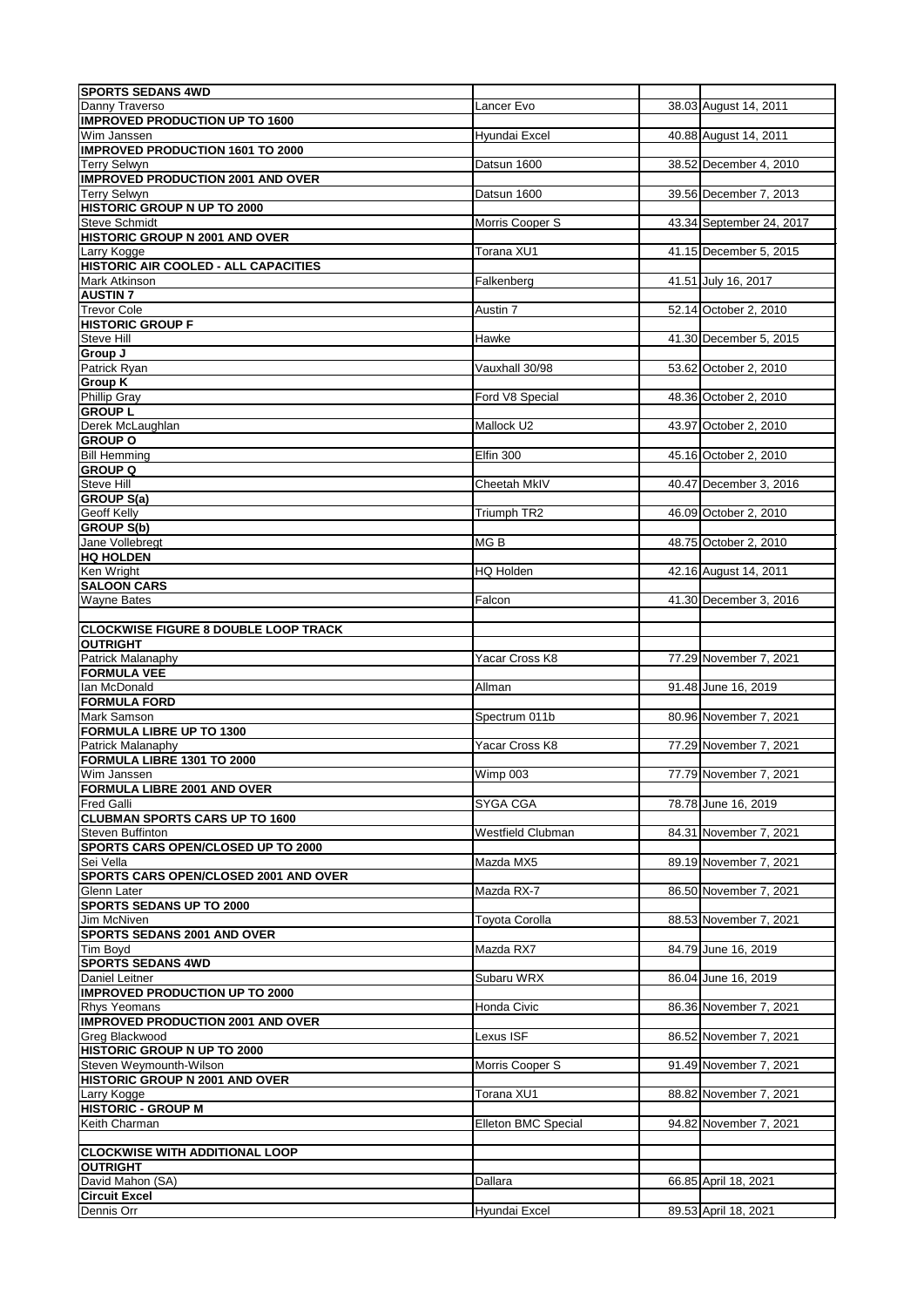| <b>CLUBMAN SPORTS CARS UP TO 1600</b>                            |                            |                         |
|------------------------------------------------------------------|----------------------------|-------------------------|
| <b>Colin Newitt</b>                                              | Locost Clubman             | 78.69 April 18, 2021    |
| <b>FORMULA VEE</b>                                               |                            |                         |
| <b>Harold Roberts</b>                                            | Elfin                      | 83.59 April 18, 2021    |
| <b>FORMULA FORD</b>                                              |                            |                         |
| <b>Wesley Inkster</b>                                            | Spectrum                   | 79.15 April 29, 2018    |
| <b>FORMULA LIBRE UP TO 1300</b>                                  |                            |                         |
| David Mahon (SA)<br>FORMULA LIBRE 1301 TO 2000                   | Dallara                    | 66.85 April 18, 2021    |
| Wim Janssen                                                      | Wimp003                    | 73.45 June 22, 2022     |
| <b>FORMULA LIBRE 2001 AND OVR</b>                                |                            |                         |
| Wim Janssen                                                      | Wimp003                    | 72.80 April 18, 2021    |
| <b>HISTORIC GROUP N UP TO 2000</b>                               |                            |                         |
| Steven Weymouth-Wilson                                           | Morris Cooper S            | 83.26 April 18, 2021    |
| HISTORIC GROUP N 2001 AND OVER                                   |                            |                         |
| Larry Kogge                                                      | Torana XU1                 | 81.81 June 22, 2022     |
| <b>HISTORIC AIR COOLED</b>                                       |                            |                         |
| Mark Atkinson                                                    | Falkenberg Jinx            | 85.39 November 5, 2017  |
| <b>HISTORIC GROUP L</b>                                          |                            |                         |
| Steve Hill                                                       | Milano Zephyr              | 98.59 April 2, 2017     |
| <b>HISTORIC GROUP M</b>                                          |                            |                         |
| Keith Charman                                                    | <b>Elleton BMC Special</b> | 86.68 April 18, 2021    |
| <b>IMPROVED PRODUCTION UP TO 1600</b>                            |                            |                         |
| <b>Rhys Yeomans</b>                                              | Honda Civic                | 79.52 November 5, 2017  |
| <b>IMPROVED PRODUCTION 1601 TO 2000</b>                          |                            |                         |
| Mark Baldwin                                                     | Honda Civic                | 82.29 April 29, 2018    |
| <b>IMPROVED PRODUCTION UP TO 2000</b>                            |                            |                         |
| <b>Rhys Yeomans</b>                                              | Honda Civic                | 78.72 June 22, 2022     |
| <b>IMPROVED PRODUCTION 2001 TO 3000</b>                          |                            |                         |
| Frank Bradley                                                    | Mini R56 JCW               | 88.08 April 18, 2021    |
| <b>IMPROVED PRODUCTION 3001 AND OVER</b>                         |                            |                         |
| <b>Christopher Brooksby</b>                                      | Ford Falcon AU             | 82.07 April 29, 2018    |
| <b>IMPROVED PRODUCTION 2001 AND OVER</b>                         |                            |                         |
| Damien Pennycuick                                                | Nissan Skyline             | 80.18 June 22, 2022     |
| <b>IMPROVED PRODUCTION 4WD</b><br><b>Michael Goosens</b>         | Subaru Impreza             | 82.07 April 29, 2018    |
| PRODUCTION SPORTS CARS UP TO 2000                                |                            |                         |
| Sei Vella                                                        | Mazda MX5                  | 81.76 June 22, 2022     |
|                                                                  |                            |                         |
|                                                                  |                            |                         |
| <b>MARQUE SPORTS CARS 2001 TO 3000</b>                           |                            |                         |
| Mark Homer                                                       | Porsche 968 CS             | 80.15 April 29, 2018    |
| <b>MARQUE SPORTS CARS 3001 AND OVER</b><br>John Elliott          |                            |                         |
| <b>SPORTS CARS UP TO 2000</b>                                    | <b>Renault Alpine GTA</b>  | 91.16 April 2, 2017     |
| <b>Mark Patane</b>                                               | Alfa Romeo 1750 GTV        |                         |
| SPORTS CARS 2001 TO 3000                                         |                            | 80.50 April 2, 2017     |
| Mark Homer                                                       | Porsche 968 CS             | 81.02 April 29, 2018    |
| <b>SPORTS CARS 3001 AND OVER</b>                                 |                            |                         |
| lan Holdsworth                                                   | Mazda RX7                  | 79.83 April 2, 2017     |
| <b>SPORTS SEDANS UP TO 1600</b>                                  |                            |                         |
| Jim McNiven                                                      | <b>Toyota Sprinter</b>     | 81.77 April 29, 2018    |
| SPORTS SEDANS 1601 TO 2000                                       |                            |                         |
| Stuart Haverkort                                                 | Honda Civic                | 82.21 April 18, 2021    |
| SPORTS SEDANS 2001 AND OVER                                      |                            |                         |
| Tim Boyd                                                         | Mazda RX7                  | 79.09 April 29, 2018    |
| SPORTS SEDANS 4WD 3001 AND OVER                                  |                            |                         |
| Mirko Grbic                                                      | Mitsubishi Evo V11         | 80.82 April 29, 2018    |
| <b>SUPERSPORTS</b>                                               |                            |                         |
| Wim Janssen                                                      | Radical                    | 75.26 April 2, 2017     |
| <b>TIME ATTACK</b>                                               |                            |                         |
| Mirko Grbic                                                      | Mitsubishi Evo             | 75.54 April 18, 2021    |
|                                                                  |                            |                         |
|                                                                  |                            |                         |
| <b>ANTICLOCKWISE TRACK</b>                                       |                            |                         |
| <b>OUTRIGHT</b>                                                  |                            |                         |
| Greg Ackland<br><b>FORMULA VEE 1200</b>                          | Ninja GA8                  | 47.80 December 3, 2011  |
|                                                                  | <b>NG Elfin</b>            | 57.57 September 8, 2013 |
| Max Bonney<br><b>FORMULA FORD</b>                                |                            |                         |
| <b>Wesley Inkster</b>                                            | Spectrum                   | 57.06 September 8, 2013 |
| <b>FORMULA LIBRE UP TO 750</b>                                   |                            |                         |
| Ewen Moile                                                       | Zip KTM                    | 57.23 September 8, 2013 |
| <b>FORMULA LIBRE UP TO 1300</b>                                  |                            |                         |
| Peter Minahan                                                    | Hayward 07                 | 53.49 August 24, 2014   |
| FORMULA LIBRE 1301 TO 2000                                       |                            |                         |
| <b>Greg Ackland</b>                                              | Ninja GA8                  | 47.80 December 3, 2011  |
| <b>SPORTS CARS (CLUBMAN) UP TO 1600</b>                          |                            |                         |
| <b>Keith Shaw</b><br><b>SPORTS CARS (OPEN/CLOSED) UP TO 2000</b> | Mallock U2                 | 63.35 December 3, 2011  |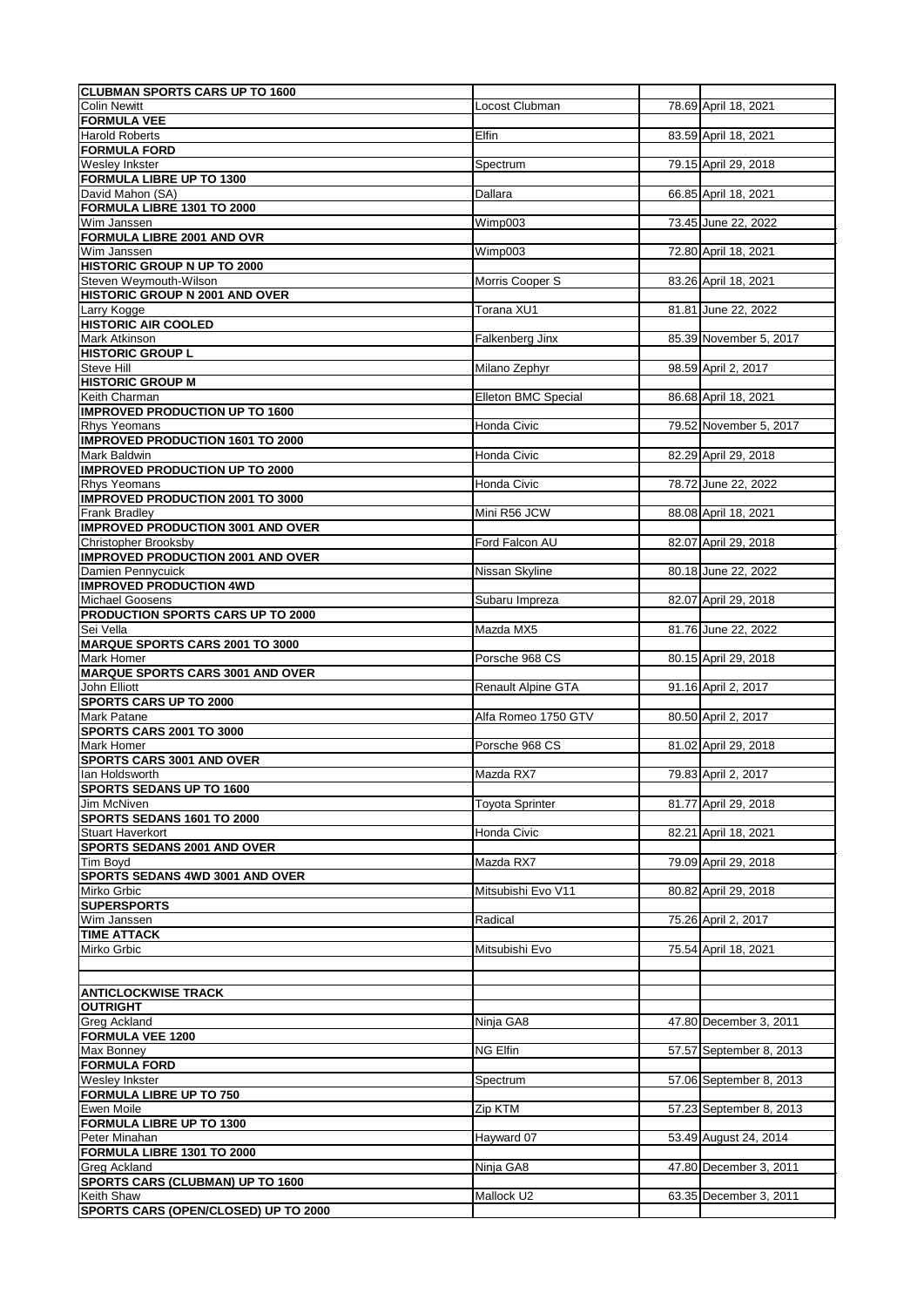| Jim McNiven                                                | Honda S2000         | 57.78 August 24, 2014    |
|------------------------------------------------------------|---------------------|--------------------------|
| SPORTS CARS (OPEN/CLOSED) 2001 AND OVER                    |                     |                          |
| lan Holdsworth<br><b>SPORTS CARS 4WD</b>                   | Mazda RX7           | 56.96 August 24, 2014    |
| Anthony Green                                              | Nissan GTR          | 59.68 August 24, 2014    |
| <b>SPORTS SEDANS UP TO 1600</b>                            |                     |                          |
| Jim McNiven                                                | Corolla Sprinter    | 57.78 August 24, 2014    |
| SPORTS SEDANS 1601 TO 2000                                 |                     |                          |
| Ken Neilson<br>SPORTS SEDANS 2001 AND OVER                 | Datsun              | 59.20 December 3, 2011   |
| <b>Gary Downes</b>                                         | Falcon              | 58.77 December 3, 2011   |
| <b>SPORTS SEDANS 4WD</b>                                   |                     |                          |
| Norman Mills                                               | Subaru              | 58.68 September 8, 2013  |
| <b>IMPROVED PRODUCTION UP TO 1600</b>                      |                     |                          |
| James Jorgensen<br><b>IMPROVED PRODUCTION 1601 TO 2000</b> | Ford Laser          | 63.30 December 3, 2011   |
| Wim Janssen                                                | Honda Civic         | 58.72 December 3, 2011   |
| <b>IMPROVED PRODUCTION 2001 AND OVER</b>                   |                     |                          |
| Terry Selwyn                                               | Datsun              | 58.99 December 3, 2011   |
| <b>HISTORIC GROUPS J, K, L</b>                             |                     |                          |
| Graeme Raper                                               | George Reed Special | 75.98 September 30, 2012 |
| <b>HISTORIC GROUP N UP TO 2000</b>                         |                     |                          |
| <b>Russ Mead</b><br><b>HISTORIC GROUP N 2001 AND OVER</b>  | Ford Anglia         | 64.61 September 8, 2013  |
| lan Speight                                                | Ford Capri          | 61.82 September 8, 2013  |
| <b>HISTORIC GROUP Fa</b>                                   |                     |                          |
| Steve Hill                                                 | Hawke DL2           | 60.57 December 3, 2011   |
| <b>HISTORIC GROUP S(c)</b>                                 |                     |                          |
| Ross Jackson                                               | De Tomaso Pantera   | 71.01 September 30, 2012 |
| <b>HISTORIC AIR COOLED</b><br><b>Karl Malins</b>           |                     | 64.25 August 24, 2014    |
| <b>SALOON CARS</b>                                         | Cyclo               |                          |
| Mark Revitt-Mills                                          | Commodore           | 64.65 December 3, 2011   |
| <b>HQ HOLDEN</b>                                           |                     |                          |
| Ken Wright                                                 | HQ Holden           | 63.87 December 3, 2011   |
|                                                            |                     |                          |
|                                                            |                     |                          |
| <b>ANTICLOCKWISE FIGURE 8 TRACK</b><br><b>OUTRIGHT</b>     |                     |                          |
| <b>Greg Ackland</b>                                        | Ninja               | 51.16 September 2, 2012  |
| <b>FORMULA VEE 1200</b>                                    |                     |                          |
| <b>Max Bonney</b>                                          | <b>NG Elfin</b>     | 63.46 February 21, 2015  |
| <b>FORMULA VEE 1600</b>                                    |                     |                          |
| <b>Matt Stubbs</b><br><b>FORMULA FORD 1600</b>             | Jacer F2K9          | 63.36 October 30, 2011   |
| Wesley Inkster                                             | Spectrum            | 61.88 February 21, 2015  |
| <b>FORMULA LIBRE UP TO 750</b>                             |                     |                          |
| Searle Cortright (NSW)                                     | Axell Suzuki        | 58.08 October 30, 2011   |
| <b>FORMULA LIBRE 751 TO 1300</b>                           |                     |                          |
| Peter Weichard                                             | Dallara             | 56.58 February 21, 2015  |
| FORMULA LIBRE 1301 TO 2000                                 |                     |                          |
| <b>Greg Ackland</b><br>FORMULA LIBRE 2001 AND OVER         | Ninja               | 51.16 September 2, 2012  |
| Rod Moody                                                  | Cheetah             | 56.28 October 30, 2011   |
| <b>MARQUE SPORTS CAR UP TO 2000</b>                        |                     |                          |
| Daryl Watt (NSW)                                           | Westfield           | 64.27 October 30, 2011   |
| <b>MARQUE SPORTS CARS 2001 AND OVER</b>                    |                     |                          |
| Peter Hall (SA)                                            | Datsun              | 64.56 October 30, 2011   |
| <b>CLUBMAN SPORTS CARS UP TO 1600</b><br>Dale Hocking      | <b>Dalrick</b>      | 62.67 September 2, 2012  |
| SPORTS CARS OPEN/CLOSED UP TO 2000                         |                     |                          |
| Steve Banks                                                | Mazda MX5           | 70.80 February 21, 2015  |
| SPORTS CARS (OPEN/CLOSED) 2001 AND OVER                    |                     |                          |
| David Casey                                                | Casey SC16T         | 61.69 February 21, 2015  |
| <b>SPORTS CARS 4WD</b>                                     |                     |                          |
| Kevin Mackrell<br><b>SUPERSPORTS</b>                       | Datsun 260Z         | 58.87 September 2, 2012  |
| Wim Janssen                                                | Radical             | 61.65 February 21, 2015  |
| <b>SPORTS SEDANS UP TO 1600</b>                            |                     |                          |
| Jim McNiven                                                | Toyota              | 64.41 October 30, 2011   |
| SPORTS SEDANS 1601 TO 2000                                 |                     |                          |
| Haydn Clark (SA)                                           | Datsun              | 62.96 October 30, 2011   |
| <b>SPORTS SEDANS 2001 AND OVER</b>                         |                     |                          |
| <b>Gary Downes</b><br><b>SPORTS SEDANS 4WD</b>             | Falcon              | 64.86 Otober 30, 2011    |
| Danny Traverso                                             | Mitsubishi          | 60.71 October 13, 2012   |
| <b>IMPROVED PRODUCTION UP TO 1600</b>                      |                     |                          |
| Wim Janssen                                                | Hyundai Excel       | 65.64 September 2, 2012  |
|                                                            |                     |                          |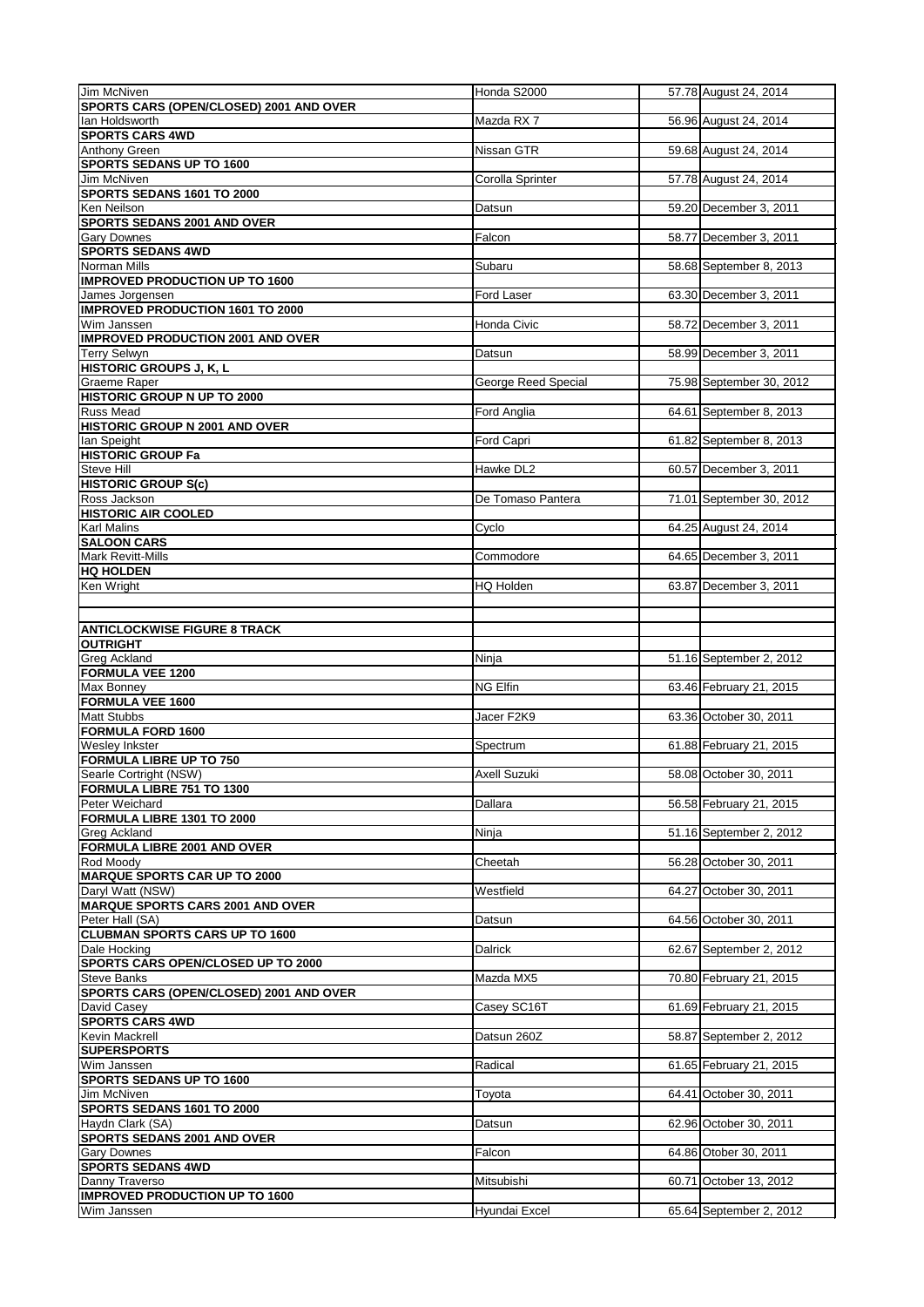| <b>IMPROVED PRODUCTION 1601 TO 2000</b>                                                                                                                                                                                                                                                                                                                                                                                                                                                                                                                                                                                                                                                                                                                                                                                                                    |                       |                           |
|------------------------------------------------------------------------------------------------------------------------------------------------------------------------------------------------------------------------------------------------------------------------------------------------------------------------------------------------------------------------------------------------------------------------------------------------------------------------------------------------------------------------------------------------------------------------------------------------------------------------------------------------------------------------------------------------------------------------------------------------------------------------------------------------------------------------------------------------------------|-----------------------|---------------------------|
| Wim Janssen                                                                                                                                                                                                                                                                                                                                                                                                                                                                                                                                                                                                                                                                                                                                                                                                                                                | Honda Civic           | 65.09 Otober 30, 2011     |
| <b>IMPROVED PRODUCTION 2001 TO 3000</b><br><b>Alan Saint</b>                                                                                                                                                                                                                                                                                                                                                                                                                                                                                                                                                                                                                                                                                                                                                                                               | <b>BMW M3</b>         | 64.95 October 30, 2011    |
| <b>IMPROVED PRODUCTION 3001 AND OVER</b>                                                                                                                                                                                                                                                                                                                                                                                                                                                                                                                                                                                                                                                                                                                                                                                                                   |                       |                           |
| <b>Steve Grinstead</b>                                                                                                                                                                                                                                                                                                                                                                                                                                                                                                                                                                                                                                                                                                                                                                                                                                     | Torana A9X            | 65.79 October 30, 2011    |
| <b>HISTORIC GROUP Fa</b>                                                                                                                                                                                                                                                                                                                                                                                                                                                                                                                                                                                                                                                                                                                                                                                                                                   |                       |                           |
| <b>Steve Hill</b>                                                                                                                                                                                                                                                                                                                                                                                                                                                                                                                                                                                                                                                                                                                                                                                                                                          | Hawke DL2B            | 67.07 February 21, 2015   |
| <b>HISTORIC GROUP N UP TO 2000</b><br>Peter Weymouth-Wilson                                                                                                                                                                                                                                                                                                                                                                                                                                                                                                                                                                                                                                                                                                                                                                                                | Morris Cooper S       | 69.56 October 30, 2011    |
| <b>HISTORIC GROUP N 2001 AND OVER</b>                                                                                                                                                                                                                                                                                                                                                                                                                                                                                                                                                                                                                                                                                                                                                                                                                      |                       |                           |
| Scott Slater                                                                                                                                                                                                                                                                                                                                                                                                                                                                                                                                                                                                                                                                                                                                                                                                                                               | Torana XU1            | 66.88 October 30, 2011    |
| <b>HISTORIC GROUP V</b>                                                                                                                                                                                                                                                                                                                                                                                                                                                                                                                                                                                                                                                                                                                                                                                                                                    |                       |                           |
| <b>Grant Kelly</b>                                                                                                                                                                                                                                                                                                                                                                                                                                                                                                                                                                                                                                                                                                                                                                                                                                         | Stag                  | 78.94 September 2, 2012   |
| <b>HISTORIC AIR COOLED</b><br><b>Mark Atkinson</b>                                                                                                                                                                                                                                                                                                                                                                                                                                                                                                                                                                                                                                                                                                                                                                                                         | Falkenberg            | 70.31 February 21, 2015   |
| <b>HISTORIC - GROUP O</b>                                                                                                                                                                                                                                                                                                                                                                                                                                                                                                                                                                                                                                                                                                                                                                                                                                  |                       |                           |
| Leo Bates                                                                                                                                                                                                                                                                                                                                                                                                                                                                                                                                                                                                                                                                                                                                                                                                                                                  | Lobito F3             | 68.68 October 30, 2011    |
| <b>HQ HOLDEN</b>                                                                                                                                                                                                                                                                                                                                                                                                                                                                                                                                                                                                                                                                                                                                                                                                                                           |                       |                           |
| Ken Wright                                                                                                                                                                                                                                                                                                                                                                                                                                                                                                                                                                                                                                                                                                                                                                                                                                                 | HQ Holden             | 70.10 October 30, 2011    |
| <b>SALOON CARS</b><br><b>Richard Patray</b>                                                                                                                                                                                                                                                                                                                                                                                                                                                                                                                                                                                                                                                                                                                                                                                                                | Commodore             | 70.65 October 30, 2011    |
| OUT AND BACK, CLOCKWISE LOOP                                                                                                                                                                                                                                                                                                                                                                                                                                                                                                                                                                                                                                                                                                                                                                                                                               |                       |                           |
| <b>Outright</b>                                                                                                                                                                                                                                                                                                                                                                                                                                                                                                                                                                                                                                                                                                                                                                                                                                            |                       |                           |
| <b>Garry Martin</b>                                                                                                                                                                                                                                                                                                                                                                                                                                                                                                                                                                                                                                                                                                                                                                                                                                        | Martin - a16          | 70.02 August 13, 2017     |
| Formula Vee                                                                                                                                                                                                                                                                                                                                                                                                                                                                                                                                                                                                                                                                                                                                                                                                                                                |                       |                           |
| Max Bonney<br>Formula Libre up to 1300                                                                                                                                                                                                                                                                                                                                                                                                                                                                                                                                                                                                                                                                                                                                                                                                                     | Elfin NG              | 80.10 August 13, 2017     |
| <b>Garry Martin</b>                                                                                                                                                                                                                                                                                                                                                                                                                                                                                                                                                                                                                                                                                                                                                                                                                                        | Martin - a16          | 70.02 August 13, 2017     |
| Formula Libre 2001 and over                                                                                                                                                                                                                                                                                                                                                                                                                                                                                                                                                                                                                                                                                                                                                                                                                                |                       |                           |
| <b>Fred Galli</b>                                                                                                                                                                                                                                                                                                                                                                                                                                                                                                                                                                                                                                                                                                                                                                                                                                          | SYGA-CGA              | 78.28 August 13, 2017     |
| <b>Clubman Sports Cars</b>                                                                                                                                                                                                                                                                                                                                                                                                                                                                                                                                                                                                                                                                                                                                                                                                                                 |                       |                           |
| Dale Hocking<br>Sports Cars Open/Closed up to 2000                                                                                                                                                                                                                                                                                                                                                                                                                                                                                                                                                                                                                                                                                                                                                                                                         | Dalrick               | 79.77 August 13, 2017     |
| Jonathan Ljubic                                                                                                                                                                                                                                                                                                                                                                                                                                                                                                                                                                                                                                                                                                                                                                                                                                            | Toyota MR2            | 85.71 August 13, 2017     |
| Sports Cars 2001 and over                                                                                                                                                                                                                                                                                                                                                                                                                                                                                                                                                                                                                                                                                                                                                                                                                                  |                       |                           |
| Mark Homer                                                                                                                                                                                                                                                                                                                                                                                                                                                                                                                                                                                                                                                                                                                                                                                                                                                 | Porsche 968           | 80.68 August 13, 2017     |
| <b>Supersports</b>                                                                                                                                                                                                                                                                                                                                                                                                                                                                                                                                                                                                                                                                                                                                                                                                                                         |                       |                           |
| Wim Janssen<br>Sports Sedans up to 1600                                                                                                                                                                                                                                                                                                                                                                                                                                                                                                                                                                                                                                                                                                                                                                                                                    | Radical               | 74.13 August 13, 2017     |
| Jill Hickey                                                                                                                                                                                                                                                                                                                                                                                                                                                                                                                                                                                                                                                                                                                                                                                                                                                | <b>Toyota Corolla</b> | 93.08 August 13, 2017     |
| Sports Sedans 2001 and over                                                                                                                                                                                                                                                                                                                                                                                                                                                                                                                                                                                                                                                                                                                                                                                                                                |                       |                           |
|                                                                                                                                                                                                                                                                                                                                                                                                                                                                                                                                                                                                                                                                                                                                                                                                                                                            |                       |                           |
|                                                                                                                                                                                                                                                                                                                                                                                                                                                                                                                                                                                                                                                                                                                                                                                                                                                            | Commodore             | 84.89 August 13, 2017     |
|                                                                                                                                                                                                                                                                                                                                                                                                                                                                                                                                                                                                                                                                                                                                                                                                                                                            |                       |                           |
|                                                                                                                                                                                                                                                                                                                                                                                                                                                                                                                                                                                                                                                                                                                                                                                                                                                            | Honda Civic           | 81.89 August 13, 2017     |
|                                                                                                                                                                                                                                                                                                                                                                                                                                                                                                                                                                                                                                                                                                                                                                                                                                                            |                       |                           |
|                                                                                                                                                                                                                                                                                                                                                                                                                                                                                                                                                                                                                                                                                                                                                                                                                                                            | Hyundai Excel         | 86.75 August 13, 2017     |
|                                                                                                                                                                                                                                                                                                                                                                                                                                                                                                                                                                                                                                                                                                                                                                                                                                                            | Lexus                 | 82.60 August 13, 2017     |
|                                                                                                                                                                                                                                                                                                                                                                                                                                                                                                                                                                                                                                                                                                                                                                                                                                                            |                       |                           |
|                                                                                                                                                                                                                                                                                                                                                                                                                                                                                                                                                                                                                                                                                                                                                                                                                                                            | Torana XU1            | 80.74 August 13, 2017     |
|                                                                                                                                                                                                                                                                                                                                                                                                                                                                                                                                                                                                                                                                                                                                                                                                                                                            | Falkenberg            | 85.80 August 13, 2017     |
|                                                                                                                                                                                                                                                                                                                                                                                                                                                                                                                                                                                                                                                                                                                                                                                                                                                            |                       |                           |
|                                                                                                                                                                                                                                                                                                                                                                                                                                                                                                                                                                                                                                                                                                                                                                                                                                                            |                       |                           |
|                                                                                                                                                                                                                                                                                                                                                                                                                                                                                                                                                                                                                                                                                                                                                                                                                                                            |                       |                           |
|                                                                                                                                                                                                                                                                                                                                                                                                                                                                                                                                                                                                                                                                                                                                                                                                                                                            | Radical               | 74.30 September 24, 2017  |
|                                                                                                                                                                                                                                                                                                                                                                                                                                                                                                                                                                                                                                                                                                                                                                                                                                                            | <b>Nimbus</b>         | 107.88 September 24, 2017 |
|                                                                                                                                                                                                                                                                                                                                                                                                                                                                                                                                                                                                                                                                                                                                                                                                                                                            |                       |                           |
|                                                                                                                                                                                                                                                                                                                                                                                                                                                                                                                                                                                                                                                                                                                                                                                                                                                            | Mallock U2            | 83.50 September 24, 2017  |
|                                                                                                                                                                                                                                                                                                                                                                                                                                                                                                                                                                                                                                                                                                                                                                                                                                                            |                       |                           |
|                                                                                                                                                                                                                                                                                                                                                                                                                                                                                                                                                                                                                                                                                                                                                                                                                                                            | Mazda MX5             | 86.80 September 24, 2017  |
|                                                                                                                                                                                                                                                                                                                                                                                                                                                                                                                                                                                                                                                                                                                                                                                                                                                            | Toyota MR2            | 84.94 September 24, 2017  |
|                                                                                                                                                                                                                                                                                                                                                                                                                                                                                                                                                                                                                                                                                                                                                                                                                                                            |                       |                           |
|                                                                                                                                                                                                                                                                                                                                                                                                                                                                                                                                                                                                                                                                                                                                                                                                                                                            | Radical               | 74.30 September 24, 2017  |
|                                                                                                                                                                                                                                                                                                                                                                                                                                                                                                                                                                                                                                                                                                                                                                                                                                                            |                       |                           |
|                                                                                                                                                                                                                                                                                                                                                                                                                                                                                                                                                                                                                                                                                                                                                                                                                                                            | Honda Civic           | 83.61 September 24, 2017  |
|                                                                                                                                                                                                                                                                                                                                                                                                                                                                                                                                                                                                                                                                                                                                                                                                                                                            | Hyundai               | 87.93 September 24, 2017  |
|                                                                                                                                                                                                                                                                                                                                                                                                                                                                                                                                                                                                                                                                                                                                                                                                                                                            |                       |                           |
|                                                                                                                                                                                                                                                                                                                                                                                                                                                                                                                                                                                                                                                                                                                                                                                                                                                            | Ford Falcon           | 81.67 September 24, 2017  |
|                                                                                                                                                                                                                                                                                                                                                                                                                                                                                                                                                                                                                                                                                                                                                                                                                                                            |                       |                           |
|                                                                                                                                                                                                                                                                                                                                                                                                                                                                                                                                                                                                                                                                                                                                                                                                                                                            | Volkswagen            | 88.22 September 24, 2017  |
| Laurie Bourke<br>Improved Production up to 1600<br><b>Rhys Yeomans</b><br>Improved Production 1601 to 2000<br>Mick Green<br><b>Improved Production 2001 and over</b><br>Greg Blackwood<br>Historic Group N 2001 and over<br><b>Scott Slater</b><br><b>Historic Air Cooled</b><br>Mark Atkinson<br><b>OUT AND BACK, ANTICLOCKWISE LOOP</b><br><b>Outright</b><br>Wim Janssen<br><b>Formula Vee</b><br>Rob Jamieson<br><b>Clubman Sports Cars</b><br>lan Speight<br>Sports Cars Open/Closed up to 2000<br><b>Steve Banks</b><br>Sports Cars Open/Closed 2001 and over<br>lan Maud<br><b>Supersports</b><br>Wim Janssen<br>Sports Sedans up to 1600<br>Stuart Haverkort<br>Sports Sedans 1601 to 2000<br>Mick Green<br>Sports Sedans 2001 and over<br>Tim Boiyd<br>Sports Sedans 4WD<br>Zach Musarsa<br><b>Improved Production up to 1600</b><br>Rhys Yeomans | Honda Civic           | 81.44 September 24, 2017  |